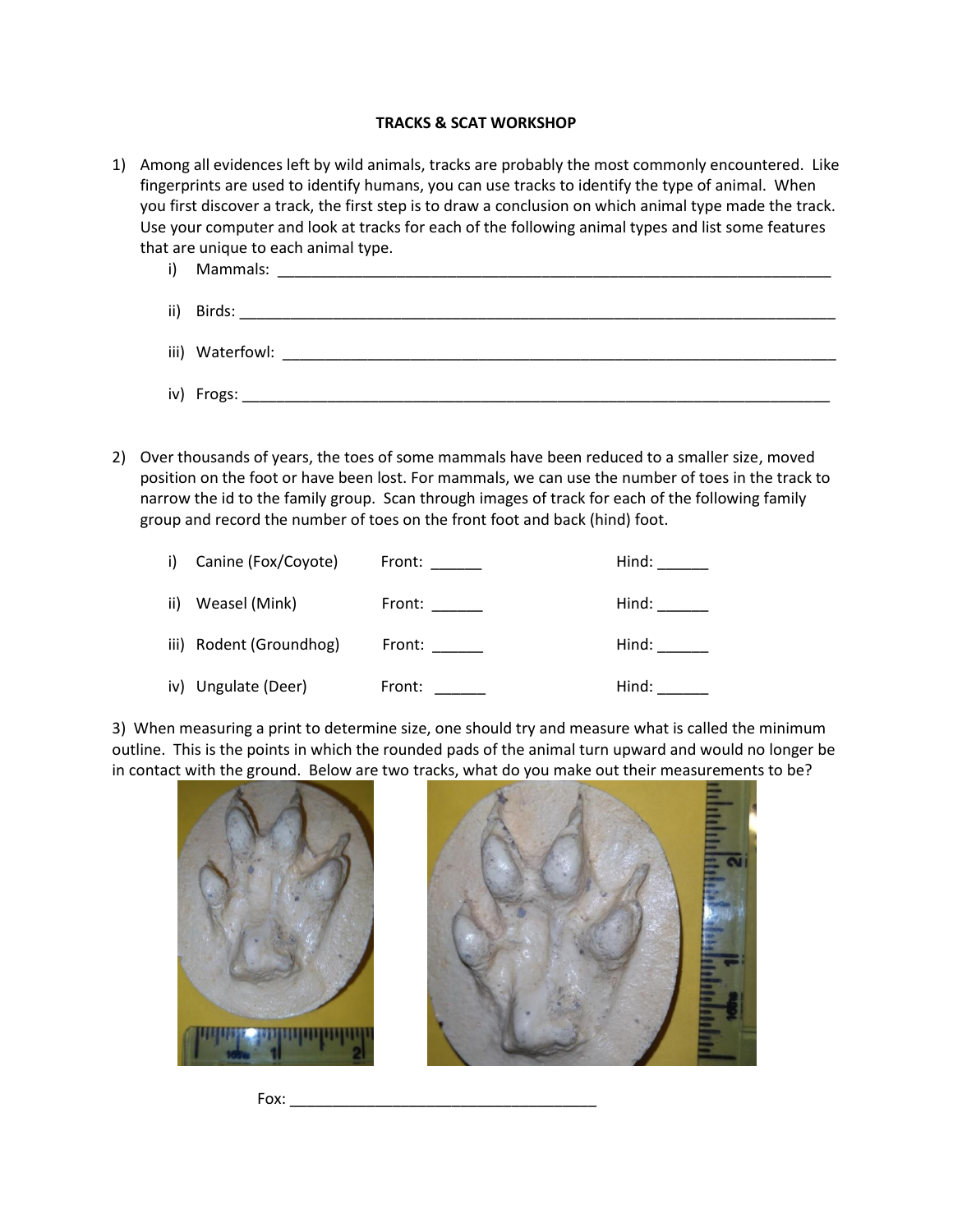

Raccoon: \_\_\_\_\_\_\_\_\_\_\_\_\_\_\_\_\_\_\_\_\_\_\_\_\_\_\_\_\_\_

Why should you not completely rely on track measurements for a positive id?

4) The term "track" refers to an impression made by a single foot. The term "gait" or "trail" refers to a line of tracks that make up the animal's movements. An animal that walks on four legs can move in the following patterns: walk, gallop, bound. Use your computer to explore each of these walking patterns. Draw or write how each of these walking patterns are different and list an animal that uses each pattern.

\_\_\_\_\_\_\_\_\_\_\_\_\_\_\_\_\_\_\_\_\_\_\_\_\_\_\_\_\_\_\_\_\_\_\_\_\_\_\_\_\_\_\_\_\_\_\_\_\_\_\_\_\_\_\_\_\_\_\_\_\_\_\_\_\_\_\_\_\_\_\_\_\_\_\_\_\_\_\_\_\_\_\_\_\_

\_\_\_\_\_\_\_\_\_\_\_\_\_\_\_\_\_\_\_\_\_\_\_\_\_\_\_\_\_\_\_\_\_\_\_\_\_\_\_\_\_\_\_\_\_\_\_\_\_\_\_\_\_\_\_\_\_\_\_\_\_\_\_\_\_\_\_\_\_\_\_\_\_\_\_\_\_\_\_\_\_\_\_\_

\_\_\_\_\_\_\_\_\_\_\_\_\_\_\_\_\_\_\_\_\_\_\_\_\_\_\_\_\_\_\_\_\_\_\_\_\_\_\_\_\_\_\_\_\_\_\_\_\_\_\_\_\_\_\_\_\_\_\_\_\_\_\_\_\_\_\_\_\_\_\_\_\_\_\_\_\_\_\_\_\_\_\_\_

\_\_\_\_\_\_\_\_\_\_\_\_\_\_\_\_\_\_\_\_\_\_\_\_\_\_\_\_\_\_\_\_\_\_\_\_\_\_\_\_\_\_\_\_\_\_\_\_\_\_\_\_\_\_\_\_\_\_\_\_\_\_\_\_\_\_\_\_\_\_\_\_\_\_\_\_\_\_\_\_\_\_\_\_\_

\_\_\_\_\_\_\_\_\_\_\_\_\_\_\_\_\_\_\_\_\_\_\_\_\_\_\_\_\_\_\_\_\_\_\_\_\_\_\_\_\_\_\_\_\_\_\_\_\_\_\_\_\_\_\_\_\_\_\_\_\_\_\_\_\_\_\_\_\_\_\_\_\_\_\_\_\_\_\_\_\_\_\_\_\_

\_\_\_\_\_\_\_\_\_\_\_\_\_\_\_\_\_\_\_\_\_\_\_\_\_\_\_\_\_\_\_\_\_\_\_\_\_\_\_\_\_\_\_\_\_\_\_\_\_\_\_\_\_\_\_\_\_\_\_\_\_\_\_\_\_\_\_\_\_\_\_\_\_\_\_\_\_\_\_\_\_\_\_\_\_

\_\_\_\_\_\_\_\_\_\_\_\_\_\_\_\_\_\_\_\_\_\_\_\_\_\_\_\_\_\_\_\_\_\_\_\_\_\_\_\_\_\_\_\_\_\_\_\_\_\_\_\_\_\_\_\_\_\_\_\_\_\_\_\_\_\_\_\_\_\_\_\_\_\_\_\_\_\_\_\_\_\_\_\_\_

Bound:  $\Box$ 

Gallop: \_\_\_\_\_\_\_\_\_\_\_\_\_\_\_\_\_\_\_\_\_\_\_\_\_\_\_\_\_\_\_\_\_\_\_\_\_\_\_\_\_\_\_\_\_\_\_\_\_\_\_\_\_\_\_\_\_\_\_\_\_\_\_\_\_\_\_\_\_\_\_\_\_\_\_\_\_\_

Walk: \_\_\_\_\_\_\_\_\_\_\_\_\_\_\_\_\_\_\_\_\_\_\_\_\_\_\_\_\_\_\_\_\_\_\_\_\_\_\_\_\_\_\_\_\_\_\_\_\_\_\_\_\_\_\_\_\_\_\_\_\_\_\_\_\_\_\_\_\_\_\_\_\_\_\_\_\_\_\_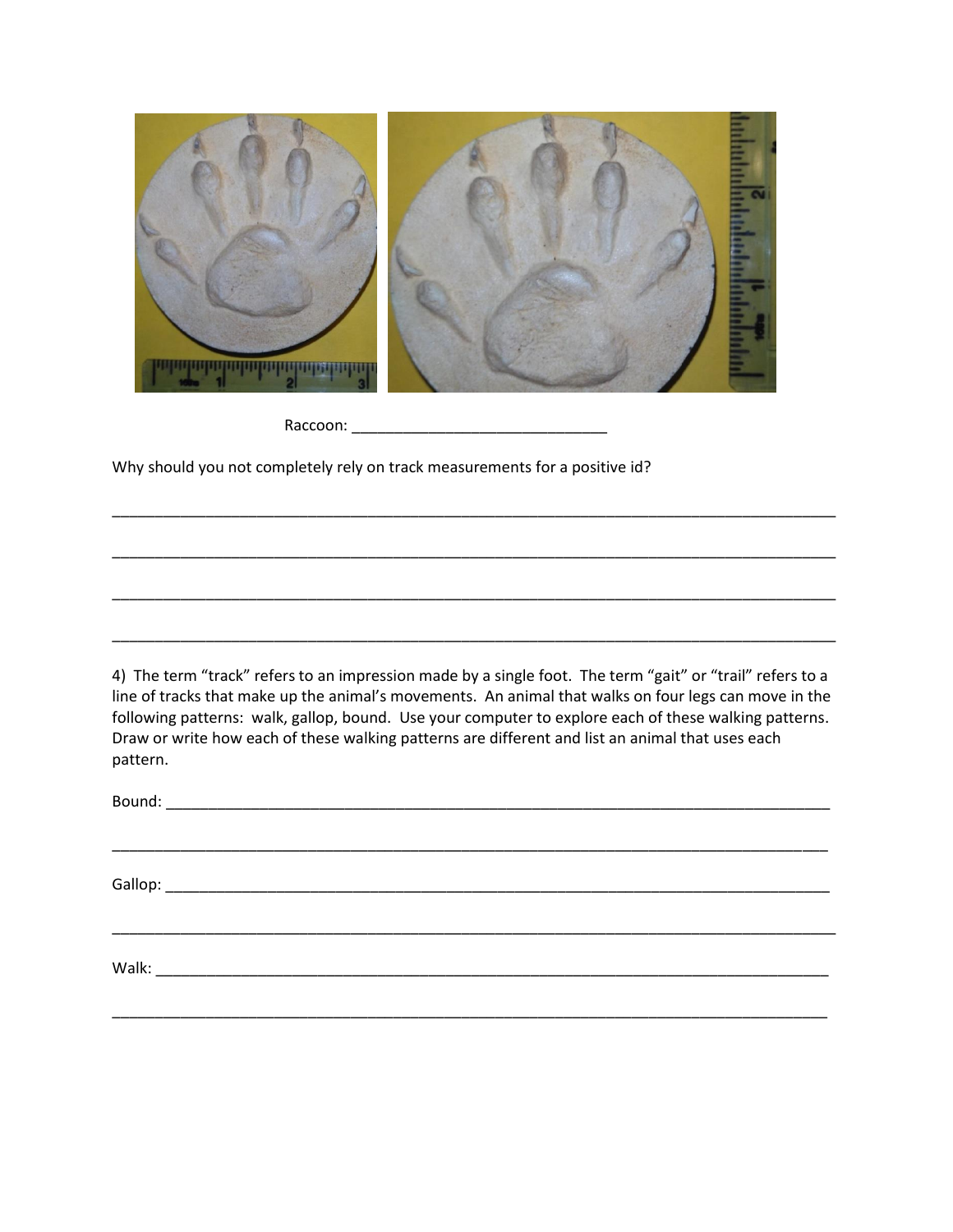5) Tracks of some species show a very characteristic shape and are easy to identify. The casts of some of these species are pictured below. Who are they and what is the distinctive feature of the animal track? (Feel free to use your resources.)





(note: Yearling, Adult almost 2x larger)

A: \_\_\_\_\_\_\_\_\_\_\_\_\_\_\_\_\_\_\_\_\_\_\_\_\_\_\_\_\_\_ B: \_\_\_\_\_\_\_\_\_\_\_\_\_\_\_\_\_\_\_\_\_\_\_\_\_\_\_\_\_



$$
\mathsf{C:}\underbrace{\hspace{2.5cm}}_{\rule{2.5cm}{0.2cm} \text{---}}\underbrace{\hspace{2.5cm}}_{\rule{2.5cm}{0.2cm} \text{---}}
$$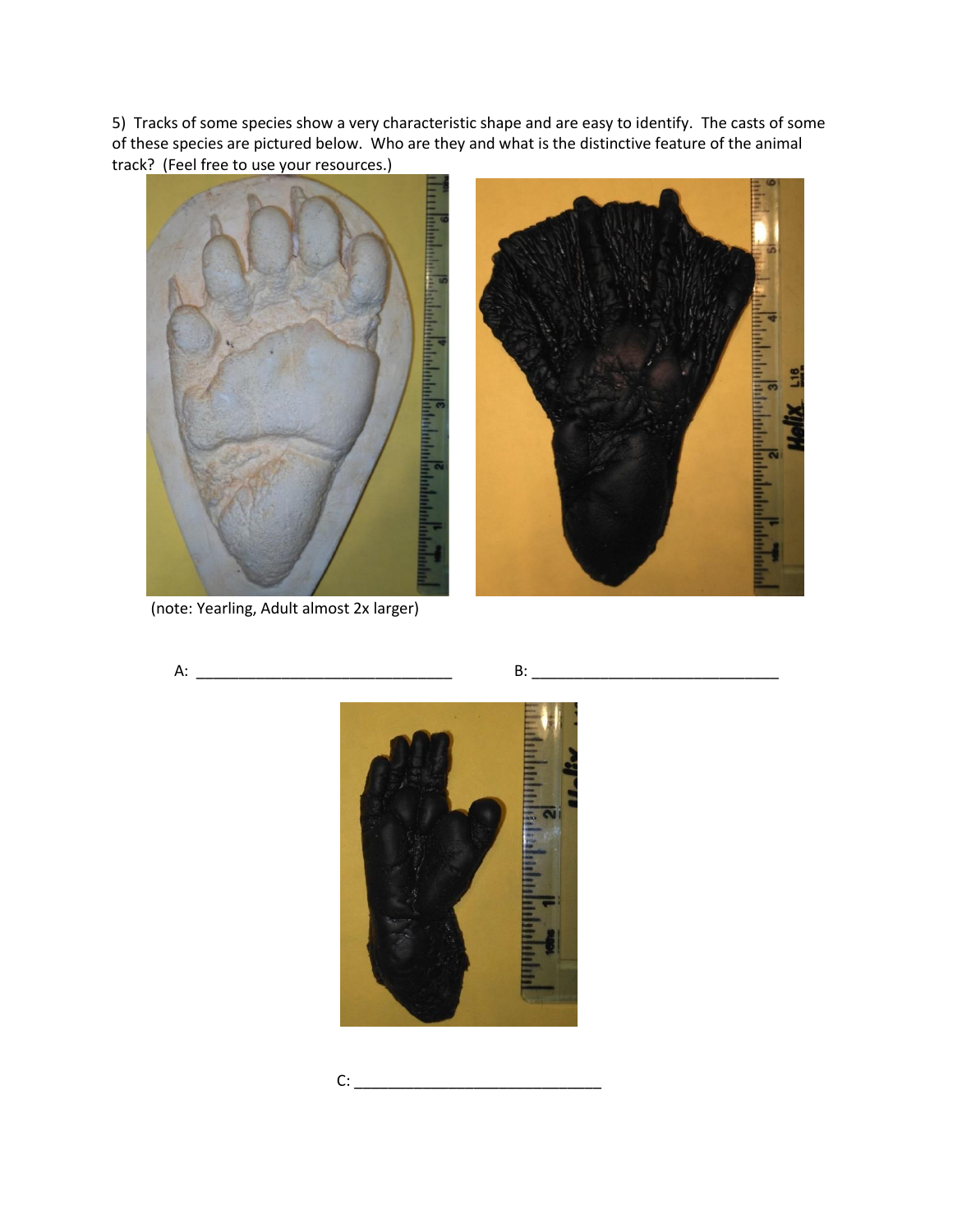6) Below are some common tracks of animals that people can encounter in Hunterdon. Using the resources of the internet and what has been explained so far, can you figure out these animal tracks?

 $\sim$ Fron Hin d Hin d  $\ln 0$ *SUBJECTS DE LA BATA* Walking stride **Bounding stride** Walking stride A. 2008. The contract of the B. 2008. The contract of the contract of the contract of the contract of the contract of the contract of the contract of the contract of the contract of the contract of the contract of the cont

7) Tracks are not the only evidence that animals leave behind. Scat can also be used to help you identify animals in your surroundings and can tell you what the animal was eating. Scat is first described by its shape: spheres (rounded pellets) and cords (elongated segment). Cords are then divided further by their general pattern of the segments: tapered ends, blocks, and folded. Below are four animals that represent each of these patterns. Find pictures of scat for each of these animals and determine which animal best represents what pattern.

| A: Deer: | B: Coyotes: |
|----------|-------------|
| C: Mink: | D: Raccoon: |

8) Again, sometimes scat is easy to identify by a key characteristic. Explore the scat of these three animals and determine what is so distinctive about each one?

A: Goose\_\_\_\_\_\_\_\_\_\_\_\_\_\_\_\_\_\_\_\_\_\_\_\_\_\_\_\_\_\_\_\_\_\_\_\_\_\_\_\_\_\_\_\_\_\_\_\_\_\_\_\_\_\_\_\_\_\_ B: Bear\_\_\_\_\_\_\_\_\_\_\_\_\_\_\_\_\_\_\_\_\_\_\_\_\_\_\_\_\_\_\_\_\_\_\_\_\_\_\_\_\_\_\_\_\_\_\_\_\_\_\_\_\_\_\_\_\_\_\_\_ C: Fox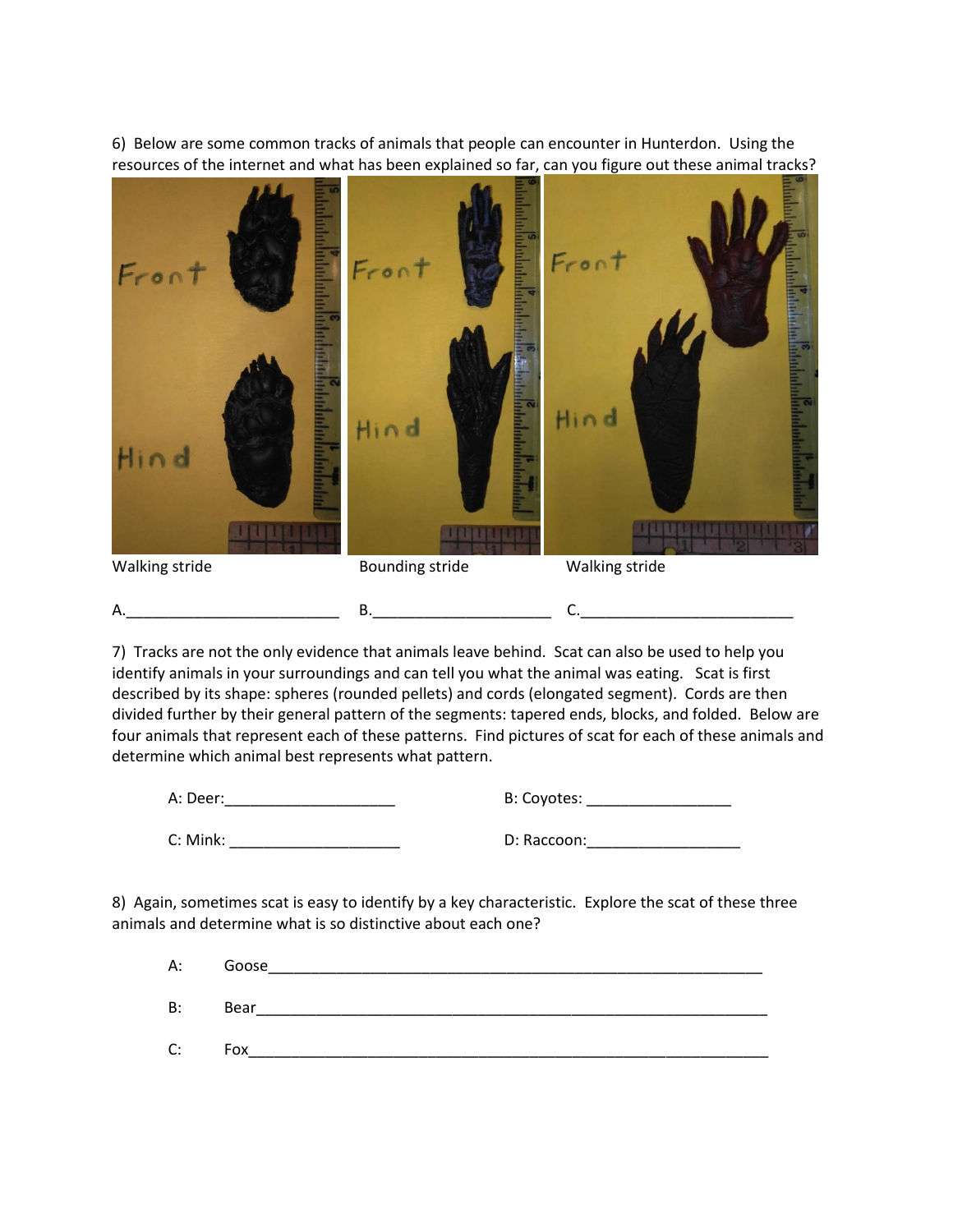"Tracking" means more than just looking at and examining the various tracks and scat of animals. It includes identifying any type of evidence left behind by the animal. These last set of questions are meant to expose you to other types of evidence that animals can leave as proof of their existence and activities.

9) Pellets form in the gizzard of birds and are compressed masses of bones, fir, and other parts of the prey that are not digestible. These birds cough up pellets about twice a day at their roost sites usually before taking to flight. Pellets cannot directly identify the bird. However, one particular bird group is known for their pellets. Who & Why?

\_\_\_\_\_\_\_\_\_\_\_\_\_\_\_\_\_\_\_\_\_\_\_\_\_\_\_\_\_\_\_\_\_\_\_\_\_\_\_\_\_\_\_\_\_\_\_\_\_\_\_\_\_\_\_\_\_\_\_\_\_\_\_\_\_\_\_\_\_\_\_\_\_\_\_\_\_\_\_\_\_\_\_\_\_

\_\_\_\_\_\_\_\_\_\_\_\_\_\_\_\_\_\_\_\_\_\_\_\_\_\_\_\_\_\_\_\_\_\_\_\_\_\_\_\_\_\_\_\_\_\_\_\_\_\_\_\_\_\_\_\_\_\_\_\_\_\_\_\_\_\_\_\_\_\_\_\_\_\_\_\_\_\_\_\_\_\_\_\_\_

Look online about what owl pellets can tell us about the diet of owls. If you are interested in dissecting one, many Nature Company Supply stores offer them for sale. What are some prey animals that owls eat and that you might find in a pellet?

\_\_\_\_\_\_\_\_\_\_\_\_\_\_\_\_\_\_\_\_\_\_\_\_\_\_\_\_\_\_\_\_\_\_\_\_\_\_\_\_\_\_\_\_\_\_\_\_\_\_\_\_\_\_\_\_\_\_\_\_\_\_\_\_\_\_\_\_\_\_\_\_\_\_\_\_\_\_\_\_\_\_\_\_\_

\_\_\_\_\_\_\_\_\_\_\_\_\_\_\_\_\_\_\_\_\_\_\_\_\_\_\_\_\_\_\_\_\_\_\_\_\_\_\_\_\_\_\_\_\_\_\_\_\_\_\_\_\_\_\_\_\_\_\_\_\_\_\_\_\_\_\_\_\_\_\_\_\_\_\_\_\_\_\_\_\_\_\_\_\_

10) Some rodents can be recognized by how they feed on nuts and acorns. Below are links to two fact sheets about two different squirrels in our county. Can you find the comment on how one eats differently than the other squirrel and how it can be used to identify the animal? <https://animals.net/flying-squirrel/> [http://www.mammal.org.uk/sites/default/files/factsheets/grey\\_squirrel\\_complete.pdf](http://www.mammal.org.uk/sites/default/files/factsheets/grey_squirrel_complete.pdf)

\_\_\_\_\_\_\_\_\_\_\_\_\_\_\_\_\_\_\_\_\_\_\_\_\_\_\_\_\_\_\_\_\_\_\_\_\_\_\_\_\_\_\_\_\_\_\_\_\_\_\_\_\_\_\_\_\_\_\_\_\_\_\_\_\_\_\_\_\_\_\_\_\_\_\_\_\_\_\_\_\_\_\_\_\_

\_\_\_\_\_\_\_\_\_\_\_\_\_\_\_\_\_\_\_\_\_\_\_\_\_\_\_\_\_\_\_\_\_\_\_\_\_\_\_\_\_\_\_\_\_\_\_\_\_\_\_\_\_\_\_\_\_\_\_\_\_\_\_\_\_\_\_\_\_\_\_\_\_\_\_\_\_\_\_\_\_\_\_\_\_

\_\_\_\_\_\_\_\_\_\_\_\_\_\_\_\_\_\_\_\_\_\_\_\_\_\_\_\_\_\_\_\_\_\_\_\_\_\_\_\_\_\_\_\_\_\_\_\_\_\_\_\_\_\_\_\_\_\_\_\_\_\_\_\_\_\_\_\_\_\_\_\_\_\_\_\_\_\_\_\_\_\_\_\_\_

11) Another sign of evidence that animals leave are scrapes and rub marks. Below are the three most common animals that make such marks. Search through the internet for examples and list why the animals are making these marks.

| a. Turkey:_ |  |
|-------------|--|
| b. Deer:    |  |

c. Bear: \_\_\_\_\_\_\_\_\_\_\_\_\_\_\_\_\_\_\_\_\_\_\_\_\_\_\_\_\_\_\_\_\_\_\_\_\_\_\_\_\_\_\_\_\_\_\_\_\_\_\_\_\_\_\_\_\_\_\_\_\_\_\_\_\_\_